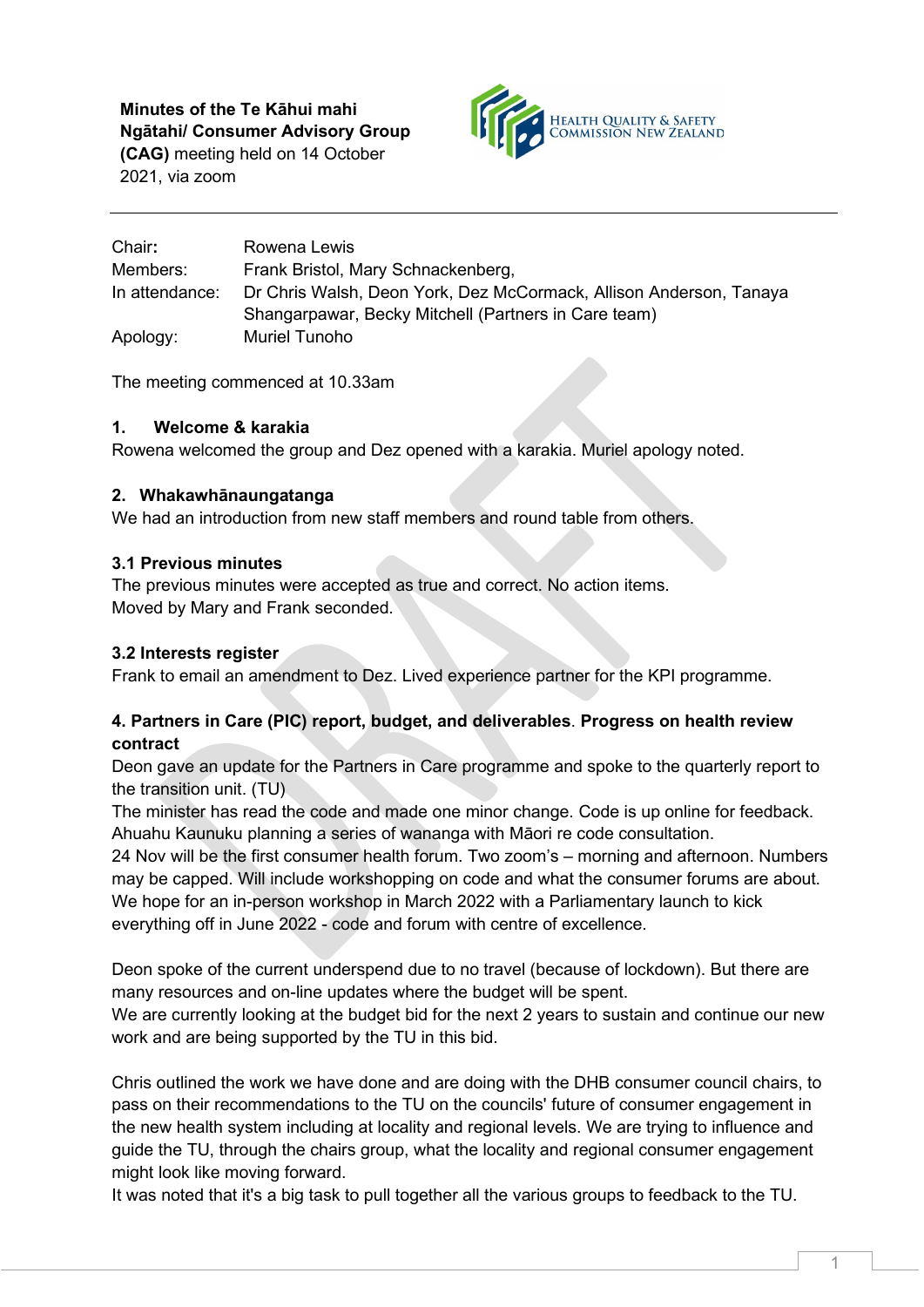Deon mentioned how we are encouraging council chairs to register for the forums so they can get info and that their voices can be heard thru that arena. Asked CAG members to promote this in their networks and with health NGO's they know. A lot of clinicians have signed up, which is fine, but we do want the consumer voices heard. So, we encourage that.

#### **5**. **Members environmental scan**

#### **Rowena**

Rowena seeing clients outside office on pavement. People in Auckland getting very tired and stretched with lock down and being held to ransom by a few. No childcare means stress for families. Money very tight for those that can't work and for some, that makes vaccination less of a priority.

Rowena is double vaccinated.

#### **Mary**

Mary spoke about the nervousness and sensitivity around future of consumer councils re their place under new structure. Chris addressed this. Still a big challenge for disabled people to get vaccinated. Different by DHB. Mary asked if a decision was close on whether disability will be placed in the new health system or separate. No advice yet on this.

Still trouble communicating with people not on-line and who may have a mild learning disability. Transport offered to blind people to get vaccinations but each DHB doing this differently. Mary is double vaccinated.

#### **Frank**

Frank talked about discussions in MHA forums (lived experience people) and advisors etc. about where they may fit in the new system. What lobbying can the commission do to the TU to amplify voices from the MHA sector to secure their position in the new system?

Frank to send some names to Dez to set up a hui to discuss this engagement. It's possible that the mental health and addictions groups may be able to leverage off the DHB consumer chairs submission to the TU.

"Access and Choice" programme in MHA for primary care in tranche two. No lessening of demand for acute care. Interventions in primary care should take the pressure off secondary care however secondary care running at record volumes. Specialist services stretched. Therapeutic interventions aren't happening at in-patient units. Appears to be cap on FTE's even though a \$1.9 billon MHA budget was promised.

Vaccination rates for MHA, although increasing slowly, are still low after a very slow start and so looks to be the lowest demographic for vaccination. A significant percentage are Māori & Pacifica. Frank has been called into help with management of the COVID vaccine roll-out and COVID quality work. Frank is fully vaccinated.

## **6. Feedback from Board hui. Rational for expansion of CAG by four.**

Feedback was given on the board request for expanding CAG by four. Board paper required for the Board hui in November.

There is a need to have diversity. Definitely need pacific and youth representation. And could have more Māori.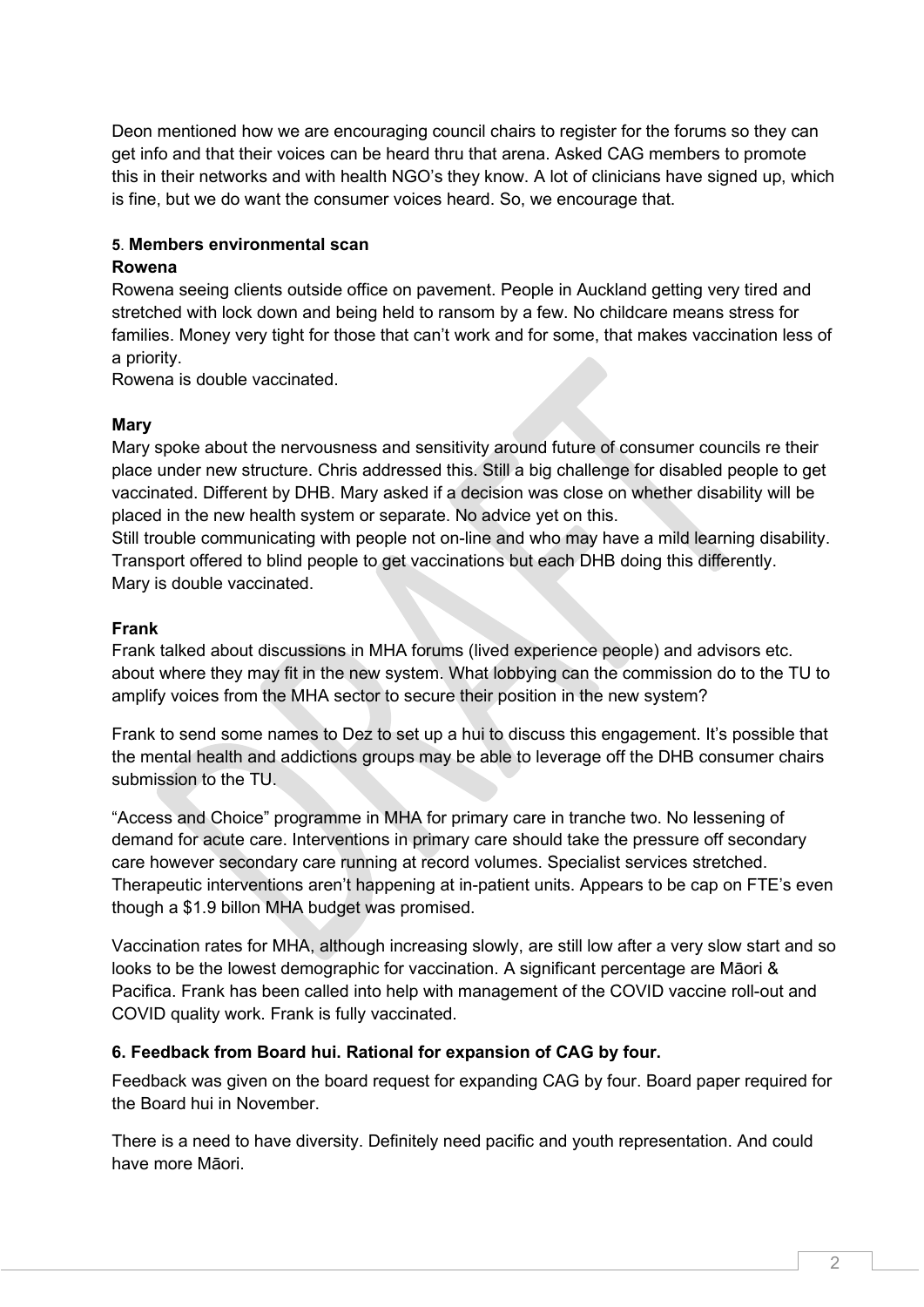What's the strategy for recruitment? A rep from the DHB consumer councils? (This would add mana to this group). We could plug into organisations for recommendations. i.e., HDC, Cancer, Te Pou, etc.

Prospective members should have an understanding of governance and have strategic thinking. They also need an understanding of Te Tiriti o Waitangi and of WAI 2575.

It would also be good if new members covered off more than one of the areas we are looking at.

Aged care representation was raised but this may be better addressed on the consumer network from a family member dealing with parents etc. in aged care facilities. Other demographics can also be covered off by appointment to the Network.

We could do a hybrid 'recruitment" to source new members. Both an EOI and contact organisations to seek recommendations and engage with prospective members.

Agreed to focus on extra members being: Rainbow youth, rural, chair of DHB consumer council and Pacific

The Board paper should include who we looked for, our process, and ask for endorsement for whom we select. Chris and Deon will discuss the recruitment approach with Janice.

## **7. Board paper feedback**

Feedback provided to the authors/managers of each paper follows:

7.1 - Update on mental health and addiction.

CAG passed on that they appreciated this update. Frank particularly noted an emphasis on the importance of collaborating with the Mental Health and Wellbeing Commission. He also wanted to pass on his congratulations on getting the funding extension.

## 7.2 - Update on education programme

CAG passed on that the group were really impressed with the work on the education programme and genuinely excited about the work going on. Please pass onto all involved.

7.3 - MRC paper outlining the plan for appointments and committee work programmes

CAG noted the large body of work ahead for MRC's and wanted to acknowledge this and wish the best with it.

7.4 - Māori in aged residential care in New Zealand by University of Auckland

CAG found the aged care paper interesting and would like to see the executive summary shared a lot further, particularly with Māori communities.

They particularly liked seeing something with a focus in this sector.

#### **8. Other business. Karakia & close**

Deon closed with a Karakia

**Next hui:** 25 Nov 2021 – In person with board (COVID dependant)